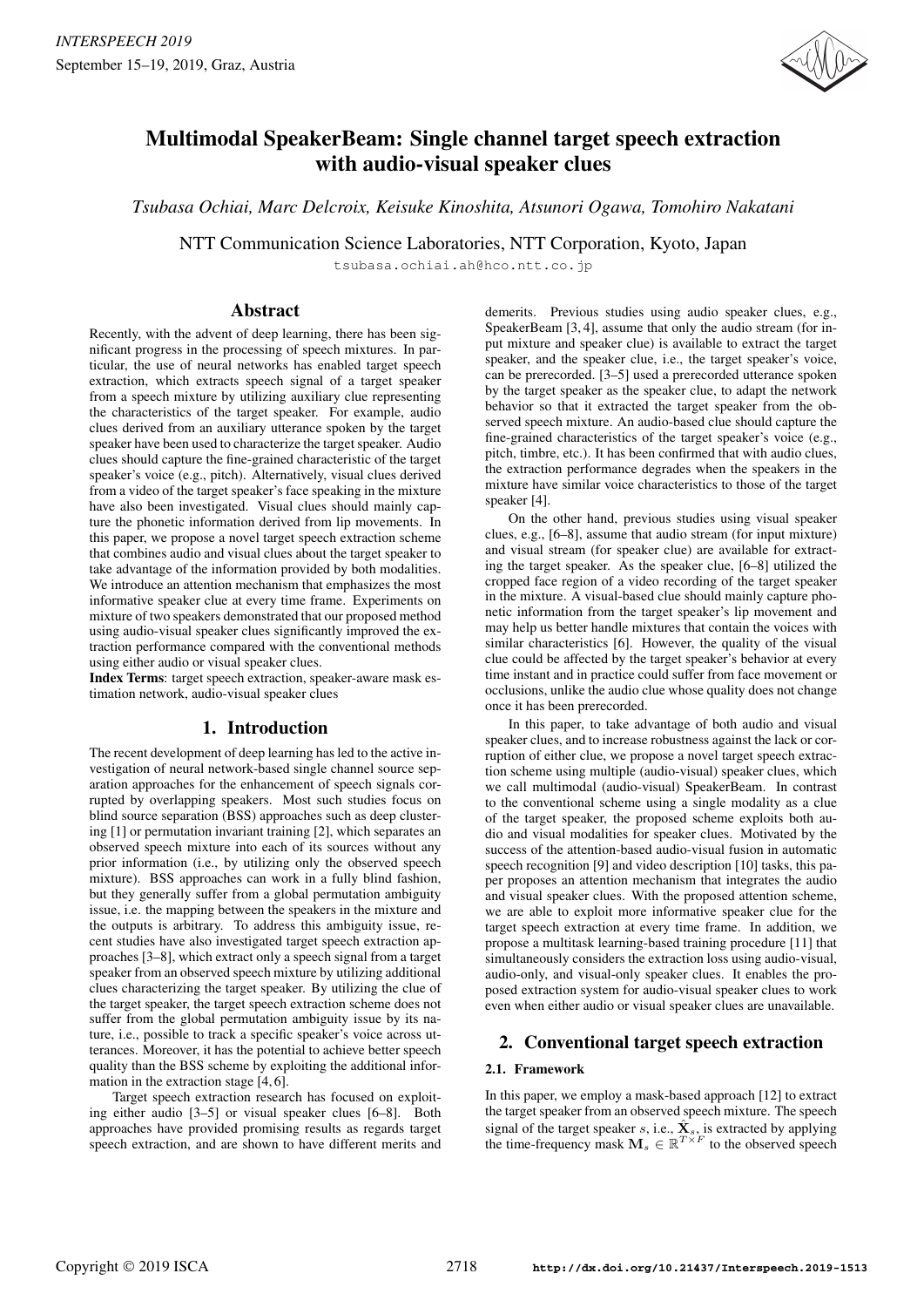

Figure 1: *Overview of speaker-aware mask estimation network.*

mixture  $\mathbf{Y} \in \mathbb{C}^{T \times F}$  in the short-time Fourier transform (STFT) domain, as follows:

$$
\hat{\mathbf{X}}_s = \mathbf{M}_s \odot \mathbf{Y},\tag{1}
$$

where  $\odot$  denotes an element-wise product, and  $T$  and  $F$  denote the number of time frames and frequency bins, respectively.

In the target speech extraction setup, we assume that an additional speaker clue  $C_s$  is available when extracting the speech signal of the target speaker from the mixture. The timefrequency mask of the target speaker  $M<sub>s</sub>$  is estimated by the speaker-aware mask estimation network, as follows:

$$
\mathbf{M}_s = \text{DNN}(|\mathbf{Y}|, \mathbf{C}_s),\tag{2}
$$

where  $DNN(\cdot)$  is the non-linear transformation of a deep neural network (DNN), and  $|Y|$  denotes the amplitude spectrum coefficients of Y.

Figure 1-(a) shows a schematic diagram of a typical network architecture for speech extraction, which consists of a speaker clue extraction network (SCnet) and a mask estimation network that exploits speaker clues through an integration module. Given the speaker clue  $C_s$  as an input, the SCnet generates an intermediate representation of the speaker clue  $\mathbf{Z}_s$ . The integration module of the mask estimation network combines this representation  $\mathbf{Z}_s$  with an intermediate feature of the observed speech mixture  $\mathbf{Z}^{\mathbf{M}} = {\mathbf{z}_t^{\mathbf{M}}; t = 1, 2, \cdots, T}$  derived from the bottom layers of the mask estimation network. The output of the integration module  $I_s = \{i_{st}; t = 1, 2, \cdots, T\}$  corresponds to an intermediate representation of the target speaker, which makes it possible to predict the target speaker's time-frequency mask  $M<sub>s</sub>$  with the top layers of the mask estimation network. By integrating the additional speaker clue in the mask estimation network, the network behavior can be adapted for the extraction of the target speaker.

We can consider several ways to perform the above integration procedure. For example, [4] adopted element-wise product-based integration, such as  $I_s = \mathbf{Z}^M \odot \mathbf{Z}_s$ . In contrast, [6, 7] adopted concatenation-based integration, such as  $\mathbf{I}_s = [\mathbf{Z}^{\text{M}}, \mathbf{Z}_s]$ , where  $[\cdot]$  represents concatenation over the feature dimension. In the following, to be consistent with our previous work [4], we adopt element-wise product-based integration.

#### 2.2. Speech extraction based on audio speaker clue

For an audio speaker clue [3–5], the additional information consists of a sequence of STFT-based amplitude spectrum features  $\mathbf{C}_s^{\mathbf{A}} \in \mathbb{R}^{T^{\mathbf{A}} \times F}$  derived from a prerecorded utterance spoken by

the target speaker, where  $T^A$  is the number of time frames for the audio speaker clue.

Given the audio speaker clue  $\mathbf{C}_s^{\mathbf{A}}$  as an input, the integrated features  $\mathbf{i}_{st}^{\mathbf{A}} \in \mathbb{R}^{1 \times H}$  are computed as follows:

$$
\mathbf{z}_s^{\mathbf{A}} = \text{Avg}(\text{SCnet}^{\mathbf{A}}(\mathbf{C}_s^{\mathbf{A}})),\tag{3}
$$

$$
\mathbf{i}_{st}^{\mathbf{A}} = \mathbf{z}_t^{\mathbf{M}} \odot \mathbf{z}_s^{\mathbf{A}} \qquad (t = 1, 2, \cdots, T), \tag{4}
$$

where  $z_s^A \in \mathbb{R}^{1 \times H}$  represents the extracted features for the audio clue,  $S\text{Cnet}^{A}(\cdot)$  is the feature extraction network for the audio clue,  $Avg(\cdot)$  is the average operation over the time axis, and H is the output dimension of  $SCnet^{A}(\cdot)$ . Avg( $SCnet^{A}(\cdot)$ ) corresponds to a sequence summary network [13] that extracts the speech characteristics directly from the input utterance.

Note that with audio speaker clues,  $\widehat{SC}$ net $\widehat{A}(\cdot)$  maps the sequence of amplitude spectrum coefficients  $\mathbf{C}_s^{\mathbf{A}}$  to a vector as shown in Eq. (3). The audio clue is thus *time-invariant*.

### 2.3. Speech extraction based on visual speaker clue

When using a visual speaker clue [6–8], the additional information consists of video-based features  $\mathbf{C}_s^{\mathrm{V}} \in \mathbb{R}^{T^{\mathrm{V}} \times D}$  derived from the cropped face region of the target speaker. Following [6], this paper adopted face embedding features extracted with a pre-trained face recognition model, i.e., Facenet [14], as the video-based features. Here,  $T<sup>V</sup>$  is the number of time frames for the visual speaker clue, and  $D$  is the dimension of face embeddings.

Given the visual speaker clue  $\mathbf{C}_s^V$  as an input, the integrated features  $\mathbf{i}_{st}^V \in \mathbb{R}^{1 \times H}$  are computed as follows:

$$
\mathbf{Z}_s^{\mathbf{V}} = \mathbf{SCnet}^{\mathbf{V}}(\mathbf{C}_s^{\mathbf{V}}),\tag{5}
$$

$$
\mathbf{i}_{st}^{\mathbf{V}} = \mathbf{z}_t^{\mathbf{M}} \odot \mathbf{z}_{st}^{\mathbf{V}} \qquad (t = 1, 2, \cdots, T), \tag{6}
$$

where  $\mathbf{Z}_s^V = {\mathbf{z}_{st}^V; t = 1, 2, \dots, T^V}$  is the extracted feature for the visual clue, and  $S\text{Cnet}^V(\cdot)$  is the feature extraction network for the visual clue.

Note that, in contrast to the audio speaker clue, the visual speaker clue is used as *time-variant* clue as in Eq. (5). As a common situation in the audio-visual processing, there exists a gap in the number of frames per second (fps) between audio and visual streams; e.g., video is at 25 fps (40 ms) while audio is at 50 fps (20 ms). It is necessary that every video frame of the input sequence corresponds to the audio frames. In this paper, we aligned them by repeating a video frame for several audio frames, e.g.,  $\tilde{Z}^V = \{z_{s,1}^V, z_{s,1}^V, z_{s,2}^V, z_{s,2}^V, \dots\}$ 

# 3. Proposed multimodal SpeakerBeam

# 3.1. Attention-based fusion of audio-visual speaker clues

In the proposed method, we assume that the multiple speaker clues (i.e., audio and visual) are available when extracting the signal of the target speaker from the observed speech mixture. To utilize the advantages of both types of speaker clue, this paper proposes an attention-based fusion mechanism to integrate the audio and visual speaker clues. The role of the attention mechanism is to emphasize (i.e., softly select) more informative speaker clues for the extraction of the target speaker, at every time frame of the mixture.

Figure 1-(b) is a schematic diagram of the proposed network architecture, which extends the feature extraction process of the speaker clues by adding the attention-based fusion mechanism. Given multiple speaker clues, i.e.,  $C_s^A$  for audio clue and  $\mathbf{C}_s^V$  for visual clue, the feature extraction modules transform them into intermediate feature sequences  $z_s^A$  and  $Z_s^V$ , respectively, as described in Eqs. (3) and (5). Then, the attention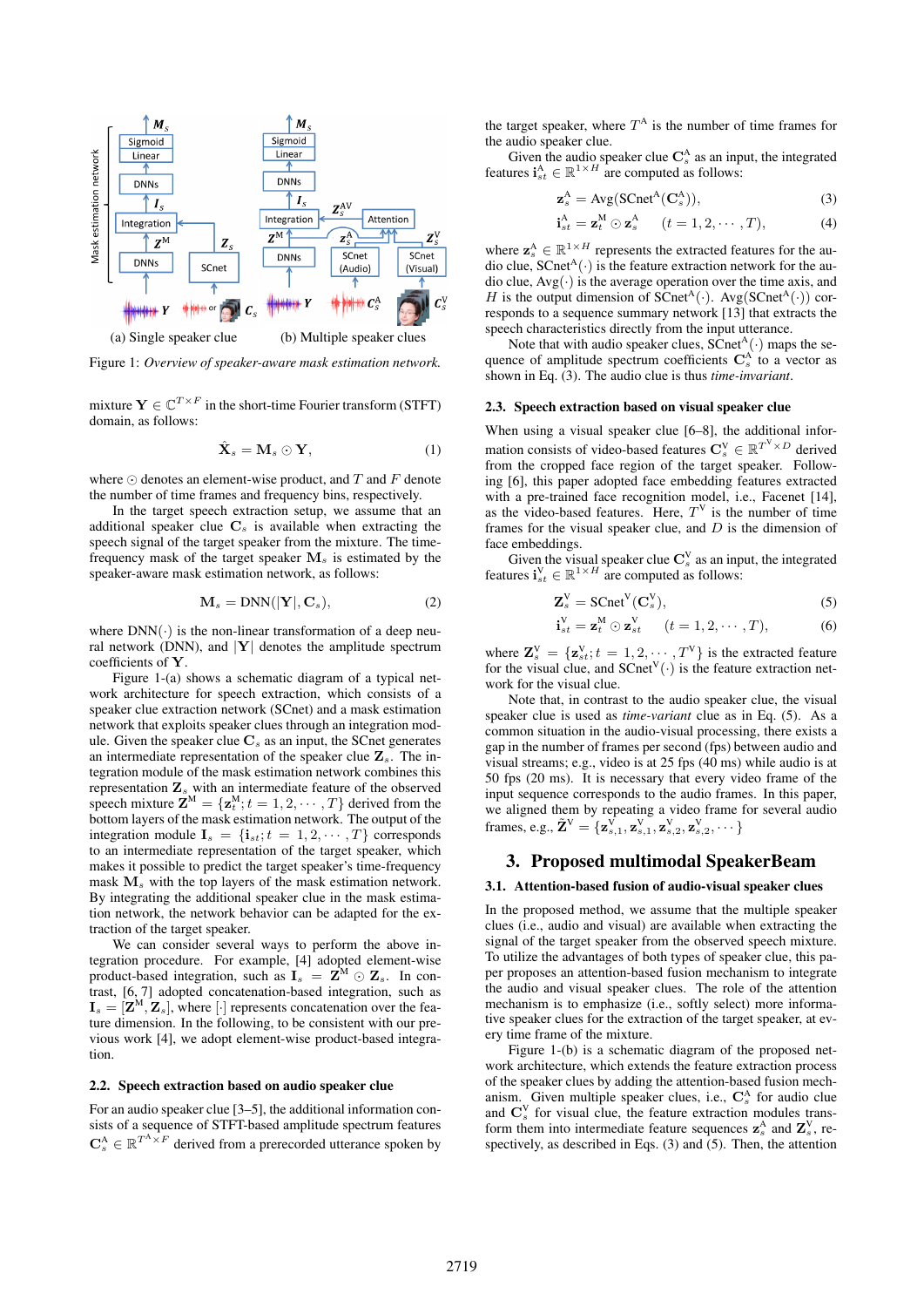mechanism combines these speaker clues  $\mathbf{z}_s^{\text{A}}$  and  $\mathbf{Z}_s^{\text{V}}$  into the intermediate feature sequences for the audio-visual speaker clue  $\mathbf{Z}_{s}^{\text{AV}} = \{\mathbf{z}_{st}^{\text{AV}}; t = 1, 2, \cdots, T\}$ . Finally, the network generates time-frequency masks  $M_s^{\text{AV}}$  based on the audio-visual speaker clue  $\mathbf{Z}_s^{\text{AV}}$  in a similar way as described in Section 2.1.

Given both the audio and visual speaker clues  $\mathbf{C}_s^{\mathbf{A}}$  and  $\mathbf{C}_s^{\mathbf{V}}$  as an input, the integrated features  $\mathbf{i}_{st}^{\mathbf{A}\mathbf{V}} \in \mathbb{R}^{1 \times H}$  based on the audio-visual speaker clue are computed as follows:

$$
\mathbf{z}_{st}^{\text{AV}} = \sum_{\psi \in \{\text{A,V}\}} a_{st}^{\psi} \mathbf{z}_{st}^{\psi} \qquad (t = 1, 2, \cdots, T), \tag{7}
$$

$$
\mathbf{i}_{st} = \mathbf{z}_t^{\text{M}} \odot \mathbf{z}_{st}^{\text{AV}} \qquad (t = 1, 2, \cdots, T), \tag{8}
$$

where  $\{a_{st}^{\psi}\}_{\psi \in \{A, V\}}$  are the attention weights at time step t for the target speaker s.

We adopt the additive attention mechanism proposed in [15] to compute the attention weights. The attention weights  ${a_{st}^{\psi}\}_{\psi \in \{A,V\}}$  are computed from the intermediate feature of the mixture  $\mathbf{z}_t^M$  and the speaker clues  $\{\mathbf{z}_{st}^{\psi}\}_{\psi \in \{\text{A},\text{V}\}}$  as follows:

$$
e_{st}^{\psi} = \mathbf{w} \tanh(\mathbf{W} \mathbf{z}_{t}^{M} + \mathbf{V} \mathbf{z}_{st}^{\psi} + \mathbf{b}), \tag{9}
$$

$$
a_{st}^{\psi} = \frac{\exp(ee^{\psi})}{\sum_{\psi \in \{\text{A}, \text{V}\}} \exp(ee^{\psi})},\tag{10}
$$

where  $w, W, V, b$  are trainable weight and bias parameters, and  $\epsilon$  is a sharpening factor [15]. Here, for the audio speaker clues, we used the time-invariant (global) clue for all of the time frames, i.e.,  $\mathbf{z}_{st}^{\mathbf{A}} = \mathbf{z}_{s}^{\mathbf{A}}$   $(t = 1, 2, \cdots, T)$ .

### 3.2. Multitask learning-based training procedure

We assume that a set of input and target features  $\{Y, C_i^A, C_i^V,$  $\mathbf{X}_i\}_{i=1}^I$  is available for training the model, where  $\mathbf{X}_i \in \mathbb{C}^{T \times F}$ is the target speech signal of the  $i$ -th speaker in the mixture, and I denotes the number of speakers in the mixture.

We propose using multitask learning (MTL) to enable the proposed audio-visual extraction system to work even when either audio or speaker clue is unavailable. The multitask learning-based objective function  $L_{\text{MTL}}$  considers three situations, namely 1) audio-visual clues are available, 2) only audio clues are available, and 3) only visual clues are available, as follows:

$$
L_{\text{MTL}} = \alpha L_{\text{AV}} + \beta L_{\text{A}} + \gamma L_{\text{V}},\tag{11}
$$

$$
L_{\psi} = \frac{1}{I} \sum_{i=1}^{I} l(\mathbf{M}_{i}^{\psi} \odot |\mathbf{Y}|, |\mathbf{X}_{i}|), \qquad (12)
$$

where  $\psi \in \{AV, A, V\}$ , a set of parameters  $\{\alpha, \beta, \gamma\}$  are multitask weights, and  $l(\mathbf{A}, \mathbf{B}) = \frac{1}{TF} ||\mathbf{A} - \mathbf{B}||^2$  is the mean squared error (MSE) criterion. Here,  $\mathbf{M}_i^{\text{AV}}$ ,  $\mathbf{M}_i^{\text{A}}$ , and  $\mathbf{M}_i^{\text{V}}$  indicate the time-frequency masks estimated based on the intermediate features  $\mathbf{Z}_{i}^{\text{AV}}, \mathbf{z}_{i}^{\text{A}}$ , and  $\mathbf{Z}_{i}^{\text{V}}$  in Eqs. (3), (5), and (7), respectively. Note that when audio or visual clues are used alone, i.e.,  $\psi = \{A\}$  or  $\psi = \{V\}$ , the attention weight for that clue  $a_{st}^{\psi}$  becomes 1 (see Eq. (10)).

## 4. Experiments

We compared our proposed extraction method using multiple speaker clues (SpeakerBeam-AV, SpeakerBeam-AV-MTL) with two conventional extraction methods using a single speaker clue (Baseline-A [4], Baseline-V [6, 7]). SpeakerBeam-AV

and SpeakerBeam-AV-MTL correspond to the proposed method with both audio and visual clues, where we set the multitask weights at  $\{\alpha = 1.0, \beta = 0.0, \gamma = 0.0\}$  and  $\{\alpha = 0.8, \beta =$  $0.1, \gamma = 0.1$ , respectively. Baseline-A and Baseline-V<sup>1</sup> correspond to the conventional method with audio or visual clues, respectively. Note that Baseline-A can be regarded as  $\{\alpha =$  $0.0, \beta = 1.0, \gamma = 0.0$ } and Baseline-V as  $\{\alpha = 0.0, \beta =$  $0.0, \gamma = 1.0$ .

## 4.1. Experimental conditions

## *4.1.1. Data*

To evaluate the effectiveness of our proposed method, we created a simulation dataset of speech mixtures based on the Lip Reading Sentences 3 (LRS3-TED) audio-visual corpus [16]. Our dataset consisted of two-speaker mixtures generated by mixing utterances at a signal-to-noise ratio (SNR) between 0 and 5 dB, in a similar way to that employed with the widelyused WSJ0-2mix corpus [1]. Moreover, we also downsampled speech to 8 kHz to reduce the computational and memory costs.

The training set consisted of 50000 mixtures from 500 speakers. The development set consisted of 10000 mixtures from 300 speakers. The speakers used for the training and development sets were randomly selected from the *pre-train* and *train-val* sets in the LRS3-TED corpus. The test set consisted of 5000 mixtures from 295 speakers based on the *test* set in the LRS3-TED corpus. The number "295" corresponds to the number of speakers who have more than two utterances in the *test* set of the LRS3-TED corpus.

For the visual speaker clues, we used the video data corresponding to each speaker in the mixture. For the audio speaker clue, we randomly selected an utterance of the same speaker in the database that was not used to generate the speech mixture.

#### *4.1.2. Settings*

As the audio features, we used amplitude spectrograms computed using an STFT with a 64 ms window length and 20 ms window shift. As the visual features, we used Facenet-based features, which are extracted for every video frame (at 25 fps, i.e., 40 ms shift) using the software and pre-trained model provided in the GitHub repository [17].

For all the experiments, we used a 3-layer BLSTM network with 512 units. Each BLSTM layer was followed by a linear projection layer with 512 units to combine the forward and backward LSTM outputs. We employed one fully connected layer to output an amplitude mask estimated with a sigmoid activation function. For the integration layer, we adopted element-wise product-based integration<sup>2</sup>. The integration layer was inserted after the first BLSTM layer.

For the feature extraction network of the audio clue (i.e.,  $SCnet^{A}(\cdot)$  in Eq. (3)), we used a network with 2 fully connected layers with 200 units and ReLU activations, followed by 1 linear output layer with 512 units. On the other hand, for the feature extraction network of the visual clue (i.e.,  ${SCnet}^V(\cdot)$  in Eq. (5)), we used a network with 3 convolution layers with 256 channels  $(filter=7x1,5x1,5x1, shift=1x1,1x1,1x1)$ , where spatial convolutions were performed over the temporal axis inspired by [6],

<sup>&</sup>lt;sup>1</sup>When compared with [6, 7], Baseline-V employed a simpler network architecture, e.g., without a phase recovery framework. However, it allows a fair comparison with Baseline-A, while maintaining the fundamental characteristics needed to evaluate the effectiveness of the proposed multimodal (audio-visual) speaker clues.

<sup>&</sup>lt;sup>2</sup>In our preliminary experiment, we observed that element-wise product-based integration and concatenation-based integration worked comparably well for both audio and visual clues.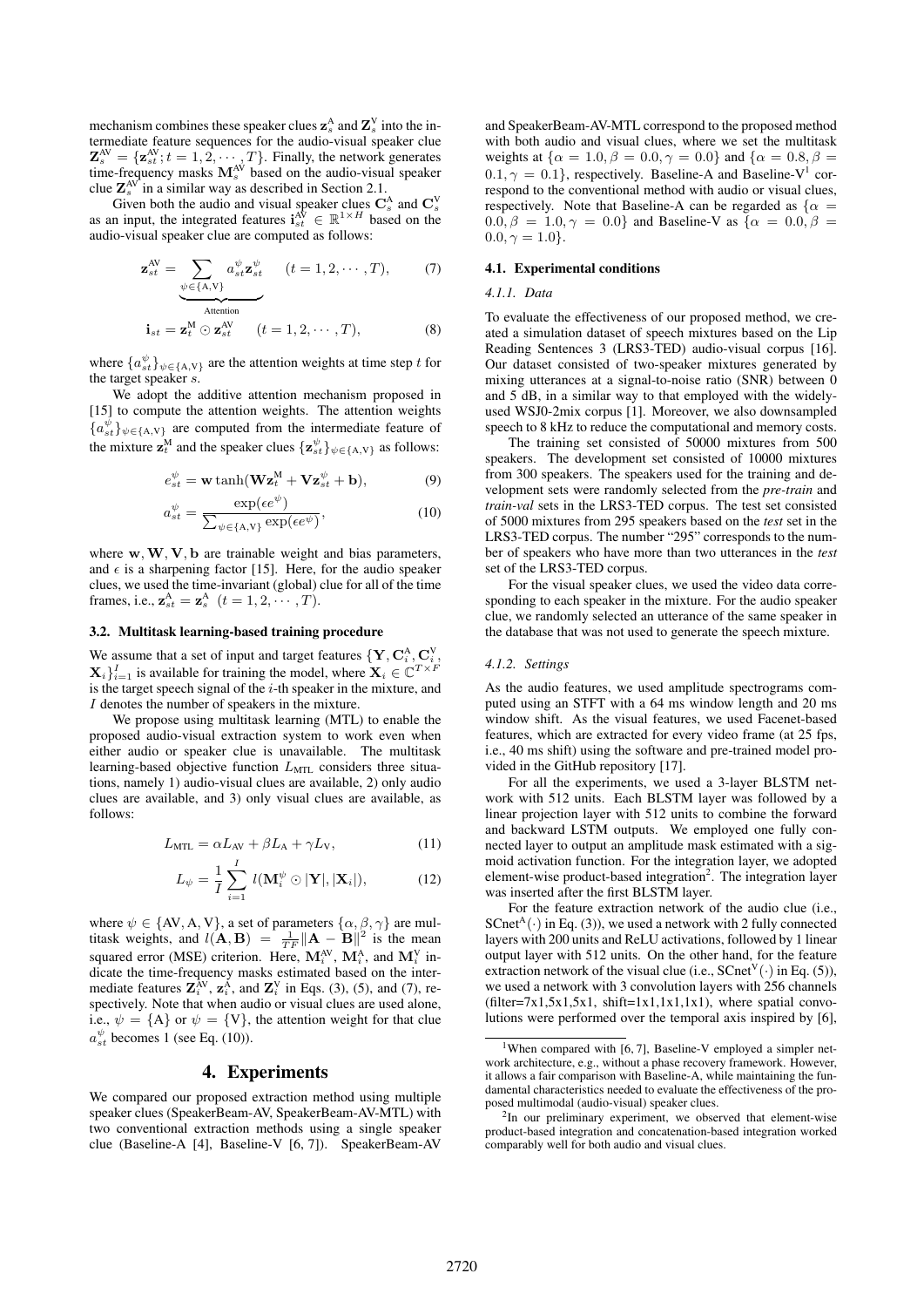Table 1: *SDR (dB) for evaluated methods with audio-only, visual-only, and audio-visual speaker clues.*



Figure 2: *Histograms of SDR improvements.*

followed by 1 linear output layer with 512 units. We adopted ReLU activation and batch normalization [18] for every convolution layer. We set the dimension of the attention inner product (i.e., the dimension of w in Eq. (9)) at 200, and the sharpening factor  $\epsilon$  at 2.

We adopted the Adam algorithm [19] for optimization with an initial learning rate of 0.0001 and used gradient clipping [20]. We stopped the training procedure after 200 epochs.

We evaluated the results in terms of the signal-to-distortion ratio (SDR) computed with the BSS Eval toolbox [21]. All the experimental results were obtained by averaging the extraction performance of both speakers in the mixture.

# 4.2. Experimental results

#### *4.2.1. Evaluation: Single clue vs. Multiple clues*

Table 1 shows the SDR scores of unprocessed mixture, baselines, and the proposed SpeakerBeam-AV. "Diff" and "Same" denote the scores for mixtures of different genders and the same gender, respectively. "All" denotes the scores averaged over all mixtures.

From Table 1, we confirmed that the conventional Baseline-A (audio clue) and Baseline-V (visual clue) performed comparably in this experimental setup. Moreover, the gender-based results showed that Baseline-A worked slightly better with different genders, while Baseline-V worked slightly better for the same gender.

The proposed SpeakerBeam-AV (audio-visual clues) successfully outperformed the conventional Baseline-A and Baseline-V, which use a single speaker clue. Specifically, we confirmed that SpeakerBeam-AV significantly improved the extraction performance for the same gender.

## *4.2.2. Analysis of performance improvement*

We investigated the performance improvement of the proposed method in more detail. Figure 2 shows histograms of the SDR improvement for Baseline-A (audio), Baseline-V (visual), and SpeakerBeam-AV (audio-visual), where each histogram bin represents a 2.5 dB interval and the vertical axis shows the (normalized) count of evaluated mixtures in each bin.

Focusing on the histogram bins below 2.5 dB, which indi-

Table 2: *SDR (dB) for proposed methods without and with multitask learning.*

|                                      | Weights                                    | Clues |                |            |
|--------------------------------------|--------------------------------------------|-------|----------------|------------|
| Method                               | $\{\alpha, \beta, \gamma\}$                | AV    | A              |            |
| SpeakerBeam-AV<br>SpeakerBeam-AV-MTL | $\{1.0, 0.0, 0.0\}$<br>$\{0.8, 0.1, 0.1\}$ | 9.9   | 9.9 6.7<br>8.6 | 1.1<br>9.0 |

cate poor extraction performance (e.g., the system extracted the speech signal of the interfering speaker, not the target speaker), we can observe that the proposed SpeakerBeam-AV using multiple speaker clues significantly reduced the number of the utterances with such lower SDR scores (i.e., reduced the rate of the extraction failure) compared with the conventional Baseline-A and Baseline-V using single speaker clues. This indicates the more stable and robust behavior of the proposed SpeakerBeam-AV.

## *4.2.3. Evaluation of multitask learning effect*

Table 2 shows SDR scores, averaged over all mixtures (i.e., "All" in Table 1), obtained with the proposed systems trained on single-task (SpeakerBeam-AV) and multitask (SpeakerBeam-AV-MTL) objectives. "Weights" denotes the multitask weights in Eq. (11). "Clues" denotes the speaker clue used in the extraction stage; audio (A), visual (V), and audio-visual (AV) clues.

We confirm that the performance of SpeakerBeam-AV degraded when using single speaker clues (especially,  $\text{Clues} = \text{V}$ ). On the other hand, SpeakerBeam-AV-MTL could achieve better performance than Baseline-A and Baseline-V (see Table 1) even in such a situation, while maintaining the performance with both audio and visual clues (Clues = AV). This result demonstrates that the multitask objective is effective in enabling the proposed audio-visual extraction system to work even when either the audio or visual speaker clue is unavailable. In addition, the result suggests that the use of multiple speaker clues in the training stage is effective in improving the extraction performance of the system using a single speaker clue in the extraction stage.

# 5. Conclusion

This paper proposed a novel target speech extraction scheme that uses multiple (audio-visual) speaker clues. We introduced an attention-based mechanism to integrate the audio and visual clues and the multitask learning-based training procedure. The experimental results showed that our proposed multimodal SpeakerBeam using audio-visual clues significantly improved the extraction performance compared with that of conventional baselines using a single audio or visual clue. In addition, we observed that the proposed multitask learning scheme could improve the performance of the proposed audio-visual extraction system when either the audio or visual speaker clue was unavailable.

In this paper, we evaluated our proposed method in a controlled setup, where good quality audio and visual clues were both always available for all of the mixtures. Future work will include a more detailed investigation of the effectiveness of the attention-based mechanism in dealing with more informative speaker clues for every time frame, in a more challenging (realistic) setup, e.g., 1) when the audio speaker clues are noisy or short, or 2) when some of the visual clues are missing because of face movement or occlusion. In addition, we plan to conduct an evaluation using a larger dataset and investigate network architectures with more representation power.